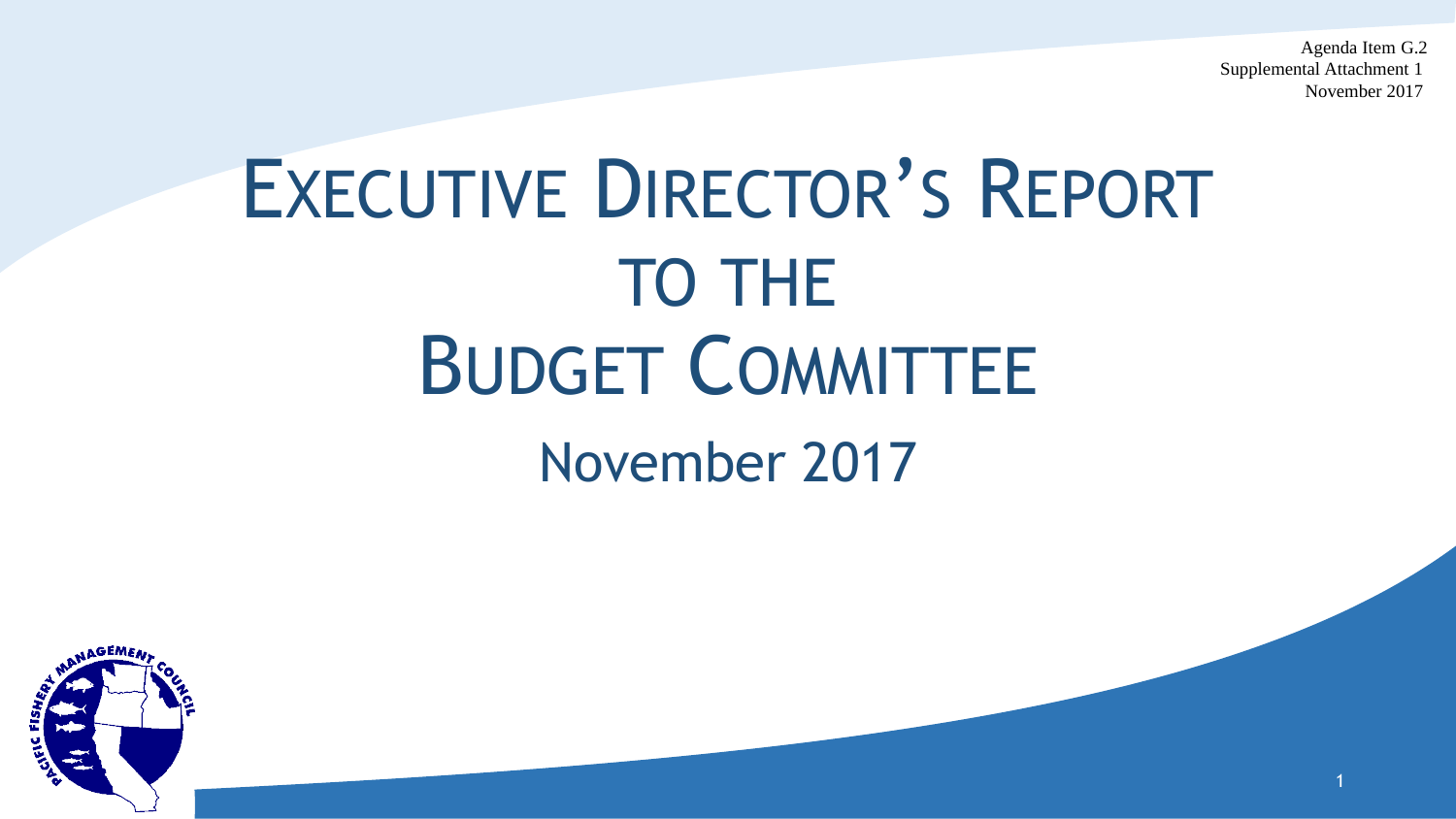## BUDGET COMMITTEE TASKS

At this meeting the Budget Committee needs to:

- Review status of 2017 Operating Budget
- Recommend a provisional 2018 budget
- Recommend priorities for budget planning and modifications\*



\* COP 9: Budget Committee modifies/approves the proposed preliminary budget and forwards recommendations to the Council for approval provisional use beginning January 1 of the next year.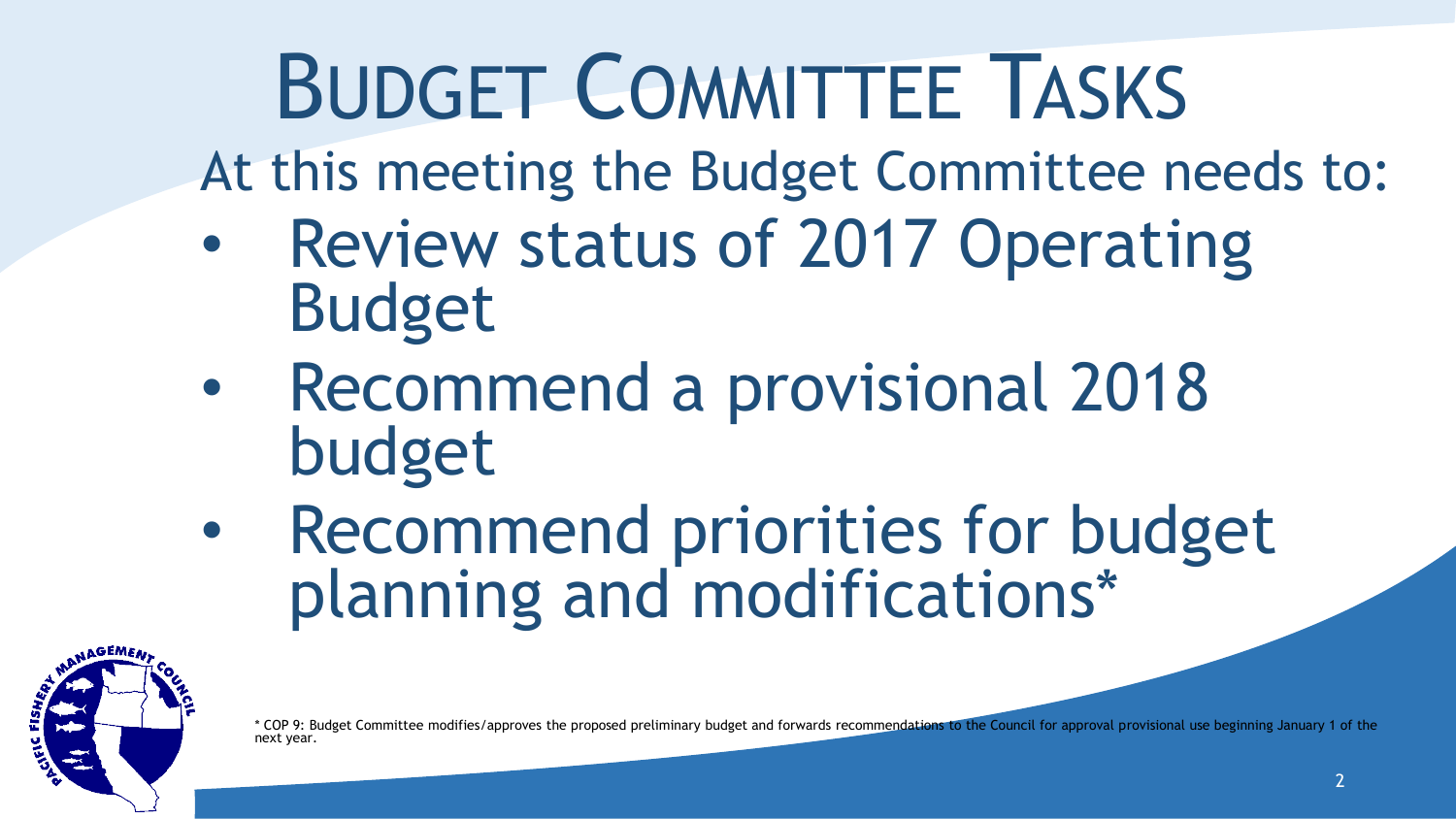#### CY 2017 Funding and Budget Summary

| <b>Source of Funds or Designated Use</b>          | <b>Dollars</b>       | <b>Comments</b>                                         |           |
|---------------------------------------------------|----------------------|---------------------------------------------------------|-----------|
| <b>New CY 2017 Funds</b>                          |                      |                                                         |           |
| Base and Ongoing Soft Funds Received:             |                      |                                                         |           |
| Received (1/12/17)                                |                      | \$672,173 Base PPA                                      |           |
| Received (3/22/17)                                | \$1,037,935 Base PPA |                                                         |           |
| Received (7/31/17)                                |                      | \$2,569,733 Base PPA, Ongoing Soft, and Stipends        |           |
| <b>Subtotal</b>                                   | \$4,279,841          |                                                         |           |
| Designated Supplemental Funding Received          |                      |                                                         |           |
| <b>National SCS</b>                               | \$125,000            | Requested \$125K                                        | 2018      |
| <b>HMS</b> International Travel                   |                      | \$3,500 Requested \$3.5K for ISC Rappatour              | 2017      |
| <b>Fishery Ecosystem Plan Initiatives</b>         | \$90,000             | Partially funded thru 2017 \$276 full request 2017-2019 |           |
| Intersector QP Trading                            | \$125,000            | IFQ Omnibus Request<br><b>CSR Follow-on</b>             | 2017-2018 |
| Annual Catch Limit Implementation and Flexibility | \$149,125            | Requested \$149K                                        | 2017-2018 |
| <b>EFH/RCA</b>                                    | \$150,000            | Requested \$150K                                        | 2017-2018 |
| Swordfish Management                              | \$59,000             | Non-specific request                                    | 2018      |
| <b>Subtotal</b>                                   | \$701,625            |                                                         |           |
|                                                   |                      |                                                         |           |

#### **Total New Funds 1988 1988 1988 1988 1988 1988 1988 1988 1988 1988 1988 1988 1988 1988 1988 1988 1988 1988 1988 1988 1988 1988 1988 1988 1988 1988 1988 1988 1988**





**Remaining Funds from 2016** \$2,670,054 *355K Obligated for Catch Share Review in 2017*

(Including Special Projects/Funds not utilized in prior year.)

**Total Funds On Hand** (or expected as of Sept 1) **\$7,651,520**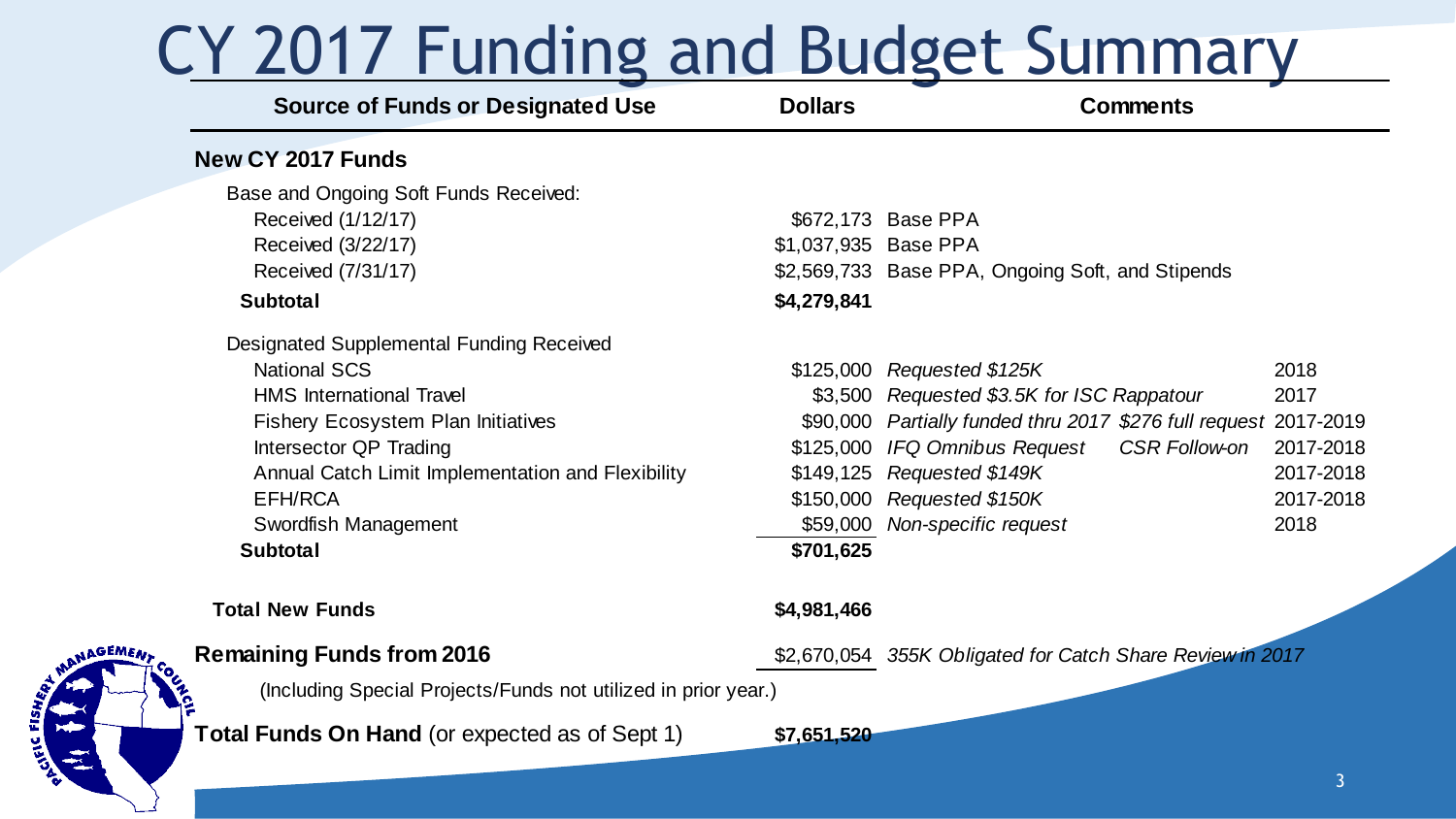#### Expenditures for CY 2017 through September

|                                     | <b>Total</b><br><b>Budget</b> | <b>Expenditures</b> | % of Total               |      | Anticipated<br><b>Expenditures</b> |    | <b>Projected Budget</b>     | Ⅰ% of Total   |
|-------------------------------------|-------------------------------|---------------------|--------------------------|------|------------------------------------|----|-----------------------------|---------------|
| <b>Category</b>                     | 2017                          | thru 9/30/17        | <b>Budget</b>            |      | Remaining                          |    | <b>Surplus or (Deficit)</b> | <b>Budget</b> |
| <b>Staff Wages &amp; Benefits</b>   | \$<br>2,189,503               | \$<br>1,536,059     | 70.16% \$                |      | 603,790                            | \$ | 49,654                      | 97.73%        |
| Travel                              | 975,184                       | \$<br>598,897       | $61.41\%$ \$             |      | 15,500                             |    | 30,788                      | 96.84%        |
| Supplies & Services                 | \$<br>598,255                 | \$<br>391,486       | 65.44% \$                |      | 56,245                             |    | 50,524                      | 91.55%        |
| Contractual                         |                               |                     |                          |      |                                    |    |                             |               |
| <b>Council Member Compensation</b>  | \$<br>236,711                 | \$<br>158,777       | $67.08$ $\frac{1}{2}$ \$ |      | 64,558                             | \$ | 13,377                      | 94.35%        |
| <b>Advisory Body Stipends</b>       | 69,499                        |                     | 0.00                     | ් ති | 59,499                             | 8  |                             | 100.00%       |
| Liaison & Pln (State, PSMFC, Other) | 673,601                       | 136,918             | 83%<br>20                |      | 448,677                            |    | 88,006                      | 86.93%        |
| <b>Total 2017</b>                   | 4,742,753                     | \$<br>$2,822$ 36    | .007                     | ▶\$  | 1,688,268                          |    | 232,348                     | 95.10%        |
|                                     |                               |                     |                          |      |                                    |    |                             |               |

Projected Delayed Spending Account at year end 2017

 $\$\,3,141,115$ 

4

#### **Detail of State and PSMFC Liaison and Planning, and Other Contractual for 2017**

|                                           |                |                          |                          |                | Anticipated         |                             |
|-------------------------------------------|----------------|--------------------------|--------------------------|----------------|---------------------|-----------------------------|
|                                           |                | <b>ROTH</b>              | <b>Billed</b>            | <b>Balance</b> | <b>Expenditures</b> | <b>Projected Budget</b>     |
| <b>Contract</b>                           |                | <b>BY</b><br><b>Iget</b> | thru 9/30/17             | Remaining      | Remaining           | <b>Surplus or (Deficit)</b> |
| Alaska - Liaison & Planning               | \$             | 3,527                    | $\overline{\phantom{0}}$ | \$<br>22,527   | \$<br>9,011         | 13,516                      |
| California - Liaison & Planning           | $\mathfrak{F}$ | $133,212$ \$             |                          | \$<br>133,212  | 133,212             |                             |
| Idaho - Liaison & Planning                |                | 37,527                   | 33,693                   | 3,834          | 3,834               |                             |
| Oregon - Liaison & Planning               |                | 141,524                  | 23,536                   | 117,988        | 117,988             |                             |
| Washington-Liaison & Planning             |                | 131,524                  |                          | \$<br>131,524  | 131,524             |                             |
| FPSMFC-Liaison & Planning                 |                | 41,537                   | 23,009                   | 18,528         | 18,528              |                             |
| Subtotal                                  |                | 507,851                  | $80,238$ \$              | 427,613        | 414,097             | 13,516                      |
| Other Contractual (e.g., GF Spx, Sal, IQ) |                | 165,750                  | $56,680$   \$            | 109,070        | 34,580              | 74,490                      |
| <b>Grand Total</b>                        |                | 673,601                  | $136,918$ $\sqrt{5}$     | 536,683        | 448,677             | 88,006                      |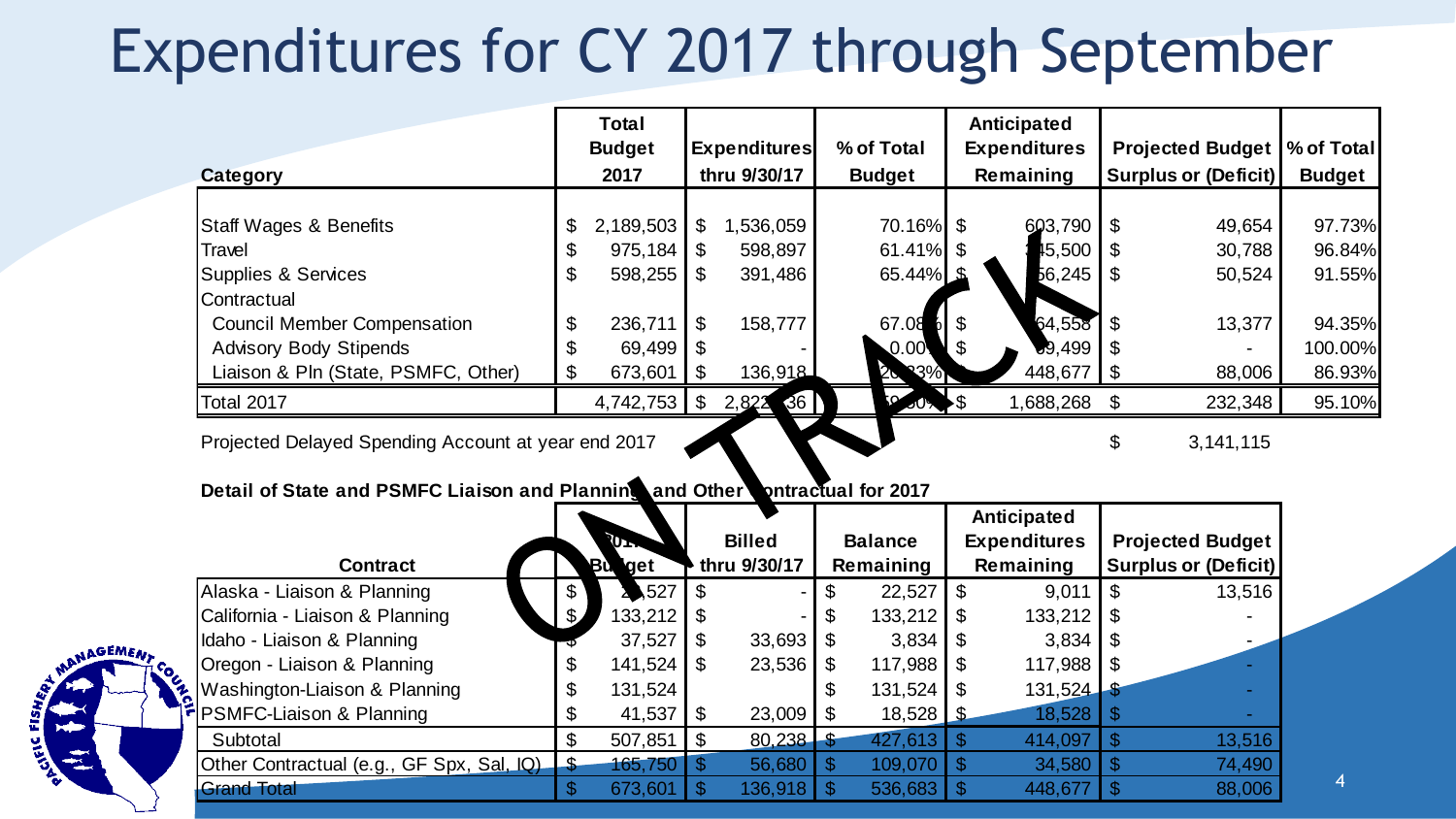### 2018 Budget Planning

- COP 9: November Budget Committee modifies/approves the proposed preliminary budget and forwards recommendations to the Council for approval and provisional use beginning January 1 of the next year.
	- Staff proposed 2018 provisional budget is based on Routine Activities, ongoing priorities, and currently funded Special Projects
	- Assumes current staffing/benefit level, 5½ day Council meetings, base level State/PSMFC contracts plus Special Project increases, etc.
- Council should identify priority activities to guide staff in budget modification and implementation.

• Identify FMP level activities balancing costs and available agenda time • Identify additional Special Project funding for staff to pursue **EGuidance on other funding/spending priorities**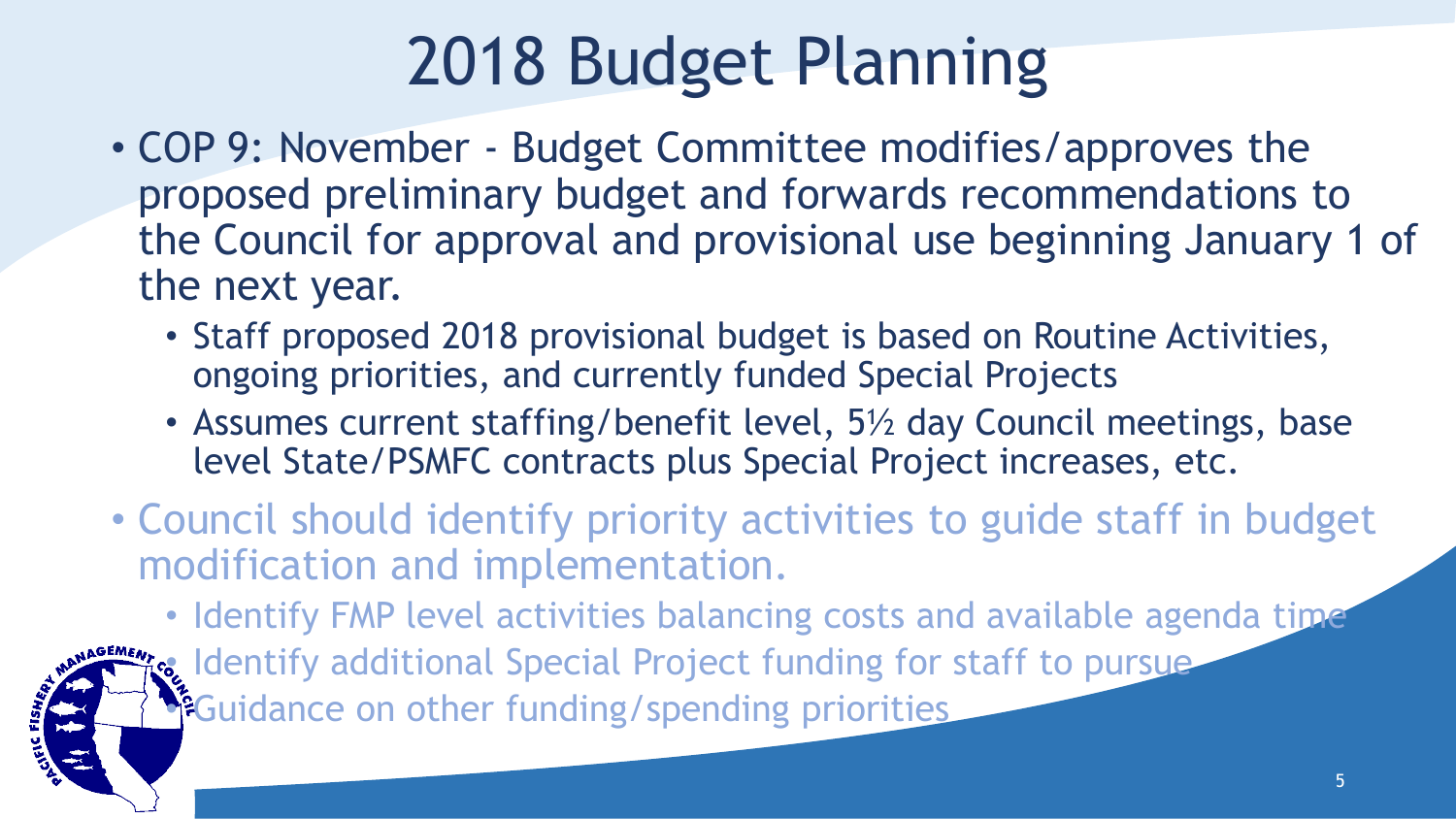### Budget Priorities

### "Routine" and "Special" Projects

#### "Routine"

- March/April salmon season setting
- Salmon methodology reviews
- Groundfish biennial specs process
- STAR Panel reviews
- CPS & HMS season setting processes
- Pacific Halibut season setting
- Minor FMP Amendment processes
- EFP processes



• Council Coordination Committee

#### "Special"

- Groundfish trawl IFQ trailing actions
- Electronic Monitoring in IFQ fisheries
- Groundfish EFH Amendment
- Fishery Ecosystem Plan
- Major litigation responses and specific settlement obligations

Source: June, 2015 Budget Workshop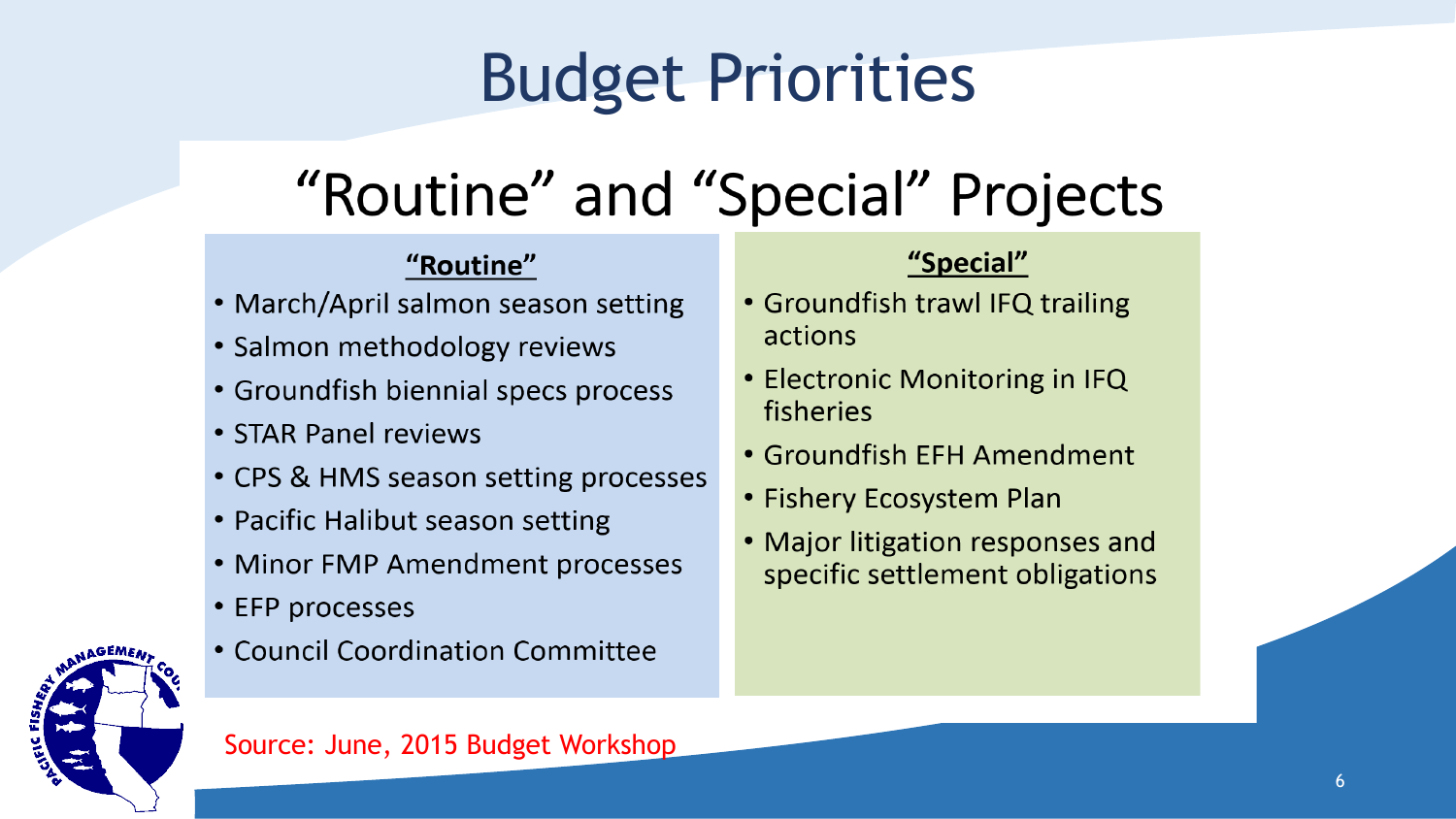### Funding for Routine Activities and Ongoing Priorities

- Council Commissions Line Item
	- 2015 \$32,700,000 Enacted
	- 2016 \$33,470,000 Enacted
	- 2017 \$34,245,000 Enacted
	- 2018 \$33,407,000 \$34,245,000 Proposed
	- $2019 ?$
- PFMC Base and Management & Services (Ongoing Soft)
	- 2015 \$4,096,000
	- 2016 \$4,200,000
	- 2017 \$4,280,000

• 2018 - Effectively slightly less than in 2017 (most likely)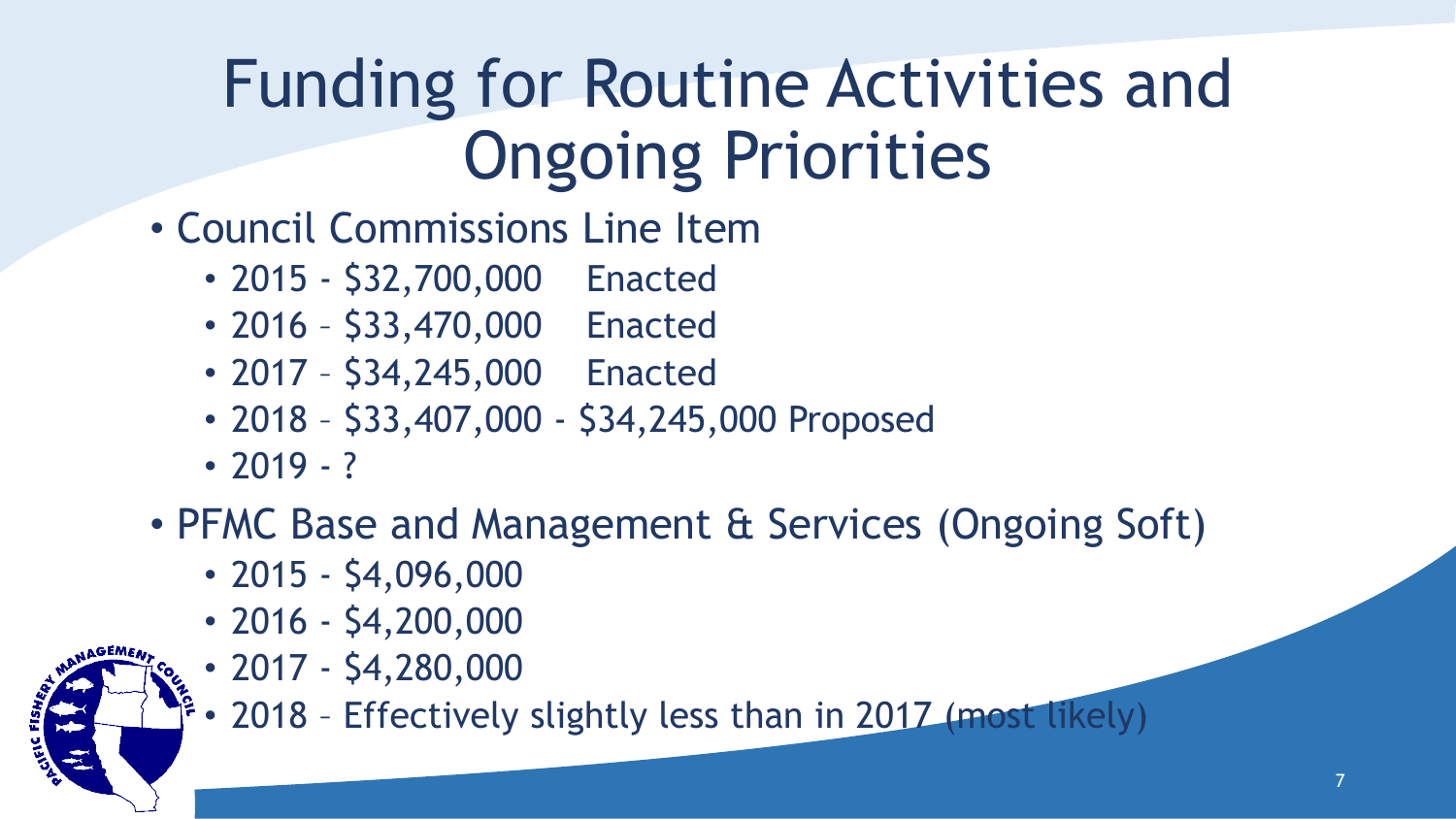### Special Projects Funded for 2018

- SCS-6 Meeting
	- \$125,000 January-December 2018
- ACL Implementation Flexibility Including Carryover
	- \$149,000 July 2017 through December 2018
- Intersector Quota Pounds Trading
	- \$125,000 November 2017 through December 2018
	- Flexibility for other Catch Share Review Follow-on Actions?
- Fishery Ecosystem Plan Implementation
	- \$90,000 April 2017 through December 2017
	- Additional \$186,000 requested for January 2018 through March 2019
- Swordfish Management Planning
	- \$59,000 August 2017 through December 2018
- GF EFH Amendment Completion
	- \$150,000 April 2017 to Completion in 2018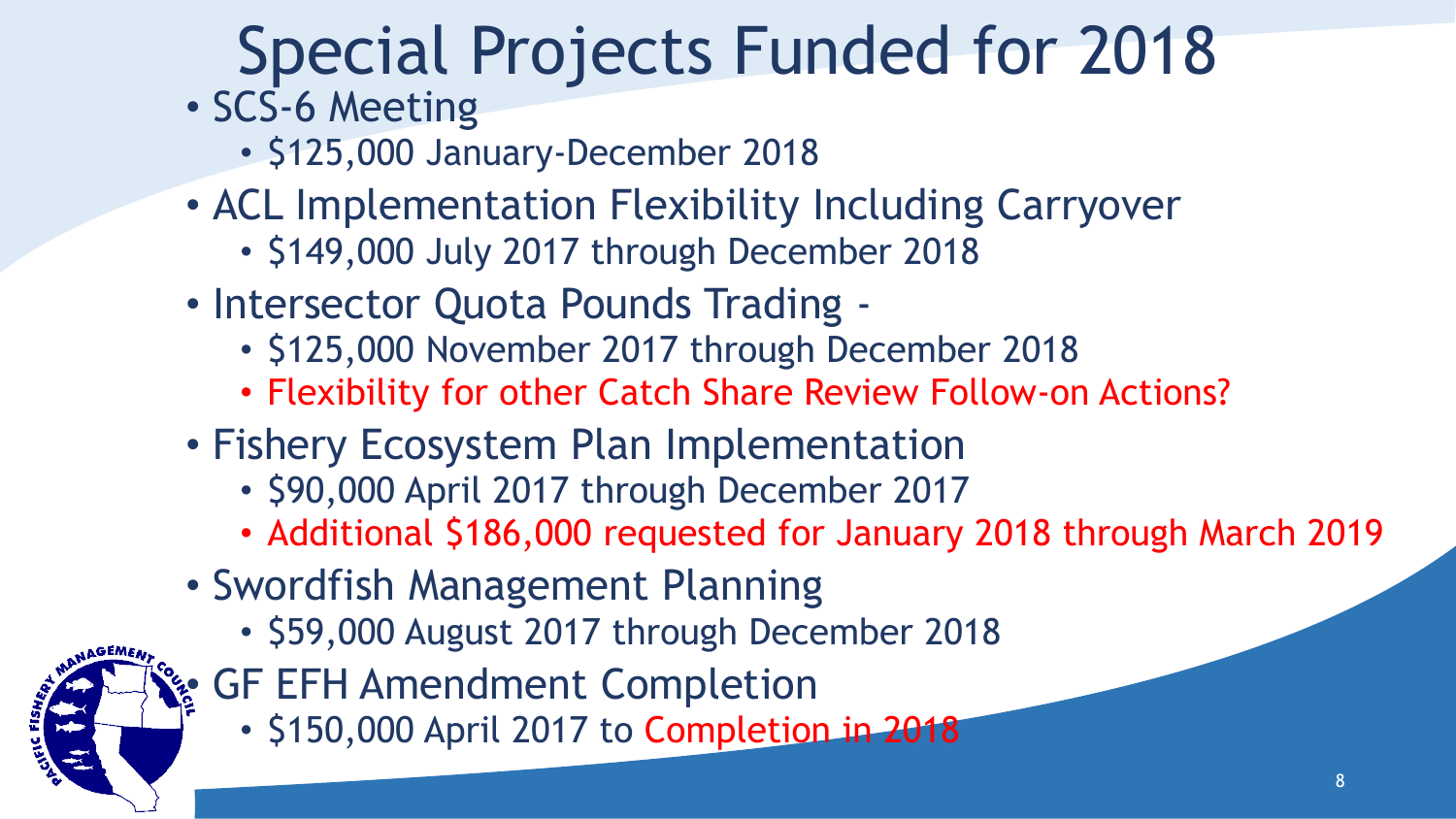|                                        | CY 2018 Staff Proposed Provisional Budget                                                                                                                                              | 2017 Operational                                                       | 2018 Staff                                                                     | For Comparison;             |
|----------------------------------------|----------------------------------------------------------------------------------------------------------------------------------------------------------------------------------------|------------------------------------------------------------------------|--------------------------------------------------------------------------------|-----------------------------|
|                                        | • Staff Wages and Benefits<br>• Travel<br>• Supplies and Services<br>• Contractual                                                                                                     | \$2,189,503<br>975,184<br>598,255                                      | \$2,264,590<br>973,635<br>603,935                                              | Does Not Include<br>$SCS-6$ |
|                                        | • Council Member Compensation S<br>• Advisory Body Stipends<br>• Liaison and Plan<br>• Total                                                                                           | 236,711<br>69,499<br>673,601<br>\$4,742,753                            | 240,039<br>69,499<br>676,117<br>\$4,827,815                                    |                             |
| <sub>a</sub> ageme)<br><b>MSI4 OND</b> | • Detail of State/PSMFC Liaison Contracts<br>· Alaska<br>• California<br>• Idaho<br>• Oregon<br>• Washington<br>• PSMFC<br><b>F</b> Total<br>Plan Contracts (CSR, Spex, etc)\$ 165,750 | 22,527<br>133,212<br>37,527<br>141,524<br>131,524<br>41,537<br>507,851 | 22,527<br>134,152<br>40,587<br>139,240<br>131,524<br>43,337<br>.367<br>164,750 |                             |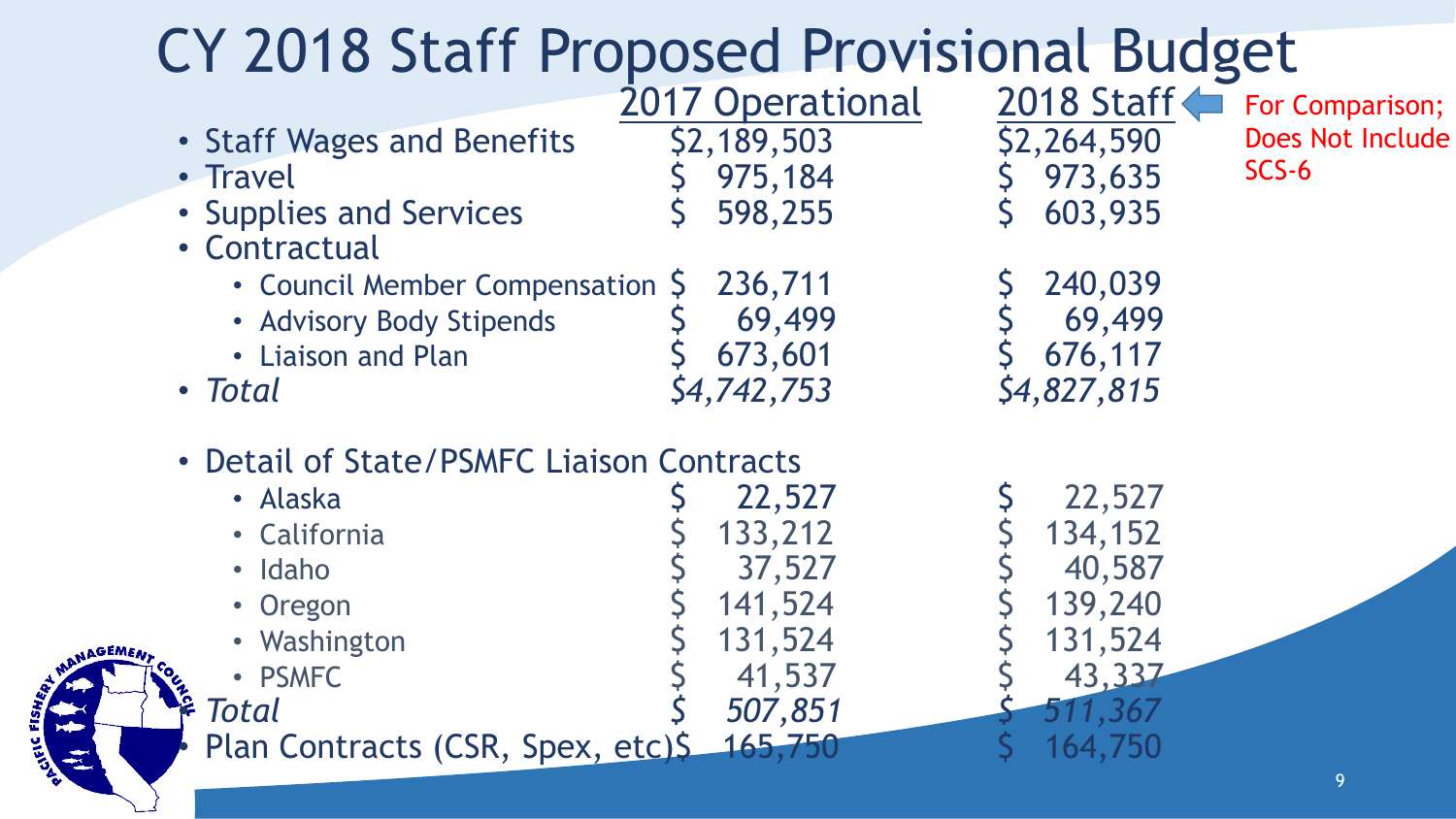#### CY 2018 STAFF PROPOSED PROVISIONAL BUDGET

|                                      | Total<br><b>Operational</b> |                | Proposed<br><b>Provisional</b> | $\%$              | <b>SCS</b><br><b>Budget</b> |              | <b>Combined</b><br><b>Budget</b> | $%$ of<br><b>Combined</b> |
|--------------------------------------|-----------------------------|----------------|--------------------------------|-------------------|-----------------------------|--------------|----------------------------------|---------------------------|
| Category                             | 2017                        |                | 2018                           | <b>Difference</b> | 2018                        |              | 2018                             | <b>Budget</b>             |
| <b>Staff Wages &amp; Benefits</b>    | \$<br>2,189,503             | $\mathfrak{L}$ | 2,264,590                      | 3.3%              |                             | $\mathbb{S}$ | 2,264,590                        | 0.0%                      |
| Travel                               | \$<br>975,184               | \$             | 973,635                        | $-0.2\%$ \$       | 47,910                      |              | 1,021,545                        | 4.9%                      |
| Supplies & Services                  | \$<br>598,255               | \$             | 603,935                        | $0.9\%$ \$        | 77,090                      |              | 681,025                          | 12.8%                     |
| Contractual                          |                             |                |                                |                   |                             |              |                                  |                           |
| <b>Council Member Compensation</b>   | \$<br>236,711               | $\mathfrak{L}$ | 240,039                        | 1.4%              |                             |              | 240,039                          | 0.0%                      |
| Advisory Body Stipends (2018)        | 69,499                      | \$             | 69,499                         | $0.0\%$ \$        | $-1$                        | \$           | 69,499                           | 0.0%                      |
| Liaison & Plan (State, PSMFC, Other) | 673,601                     | $\mathfrak{F}$ | 676,117                        | $0.4\%$ \$        |                             | -1\$         | 676,117                          | 0.0%                      |
| Total                                | 4,742,753                   | \$             | 4,827,815                      | $1.8\%$ \$        | 125,000                     | -\$          | 4,952,815                        | 2.6%                      |

#### **Detail of State and PSMFC Liaison and Planning, and Other Contractual for 2018**

|      |                                           | 2017          | 2018          | $\frac{0}{0}$     |
|------|-------------------------------------------|---------------|---------------|-------------------|
|      | <b>Contract</b>                           | <b>Budget</b> | <b>Budget</b> | <b>Difference</b> |
|      | Alaska - Liaison & Planning               | \$<br>22,527  | \$<br>22,527  | 0.0%              |
|      | California - Liaison & Planning           | \$<br>133,212 | \$<br>134,152 | 0.7%              |
|      | Idaho - Liaison & Planning                | \$<br>37,527  | \$<br>40,587  | 7.5%              |
|      | Oregon - Liaison & Planning               | \$<br>141,524 | \$<br>139,240 | $-1.6%$           |
|      | Washington-Liaison & Planning             | \$<br>131,524 | \$<br>131,524 | 0.0%              |
| isk- | <b>PSMFC-Liaison &amp; Planning</b>       | \$<br>41,537  | \$<br>43,337  | 4.2%              |
|      | Subtotal                                  | \$<br>507,851 | \$<br>511,367 | 0.7%              |
|      | Other Contractual (e.g., GF Spx, CPS, IQ) | \$<br>165,750 | \$<br>164,750 | $-0.6%$           |
|      | <b>Grand Total</b>                        | 673,60        | 676,117       | 0.4%              |

Includes SCS-6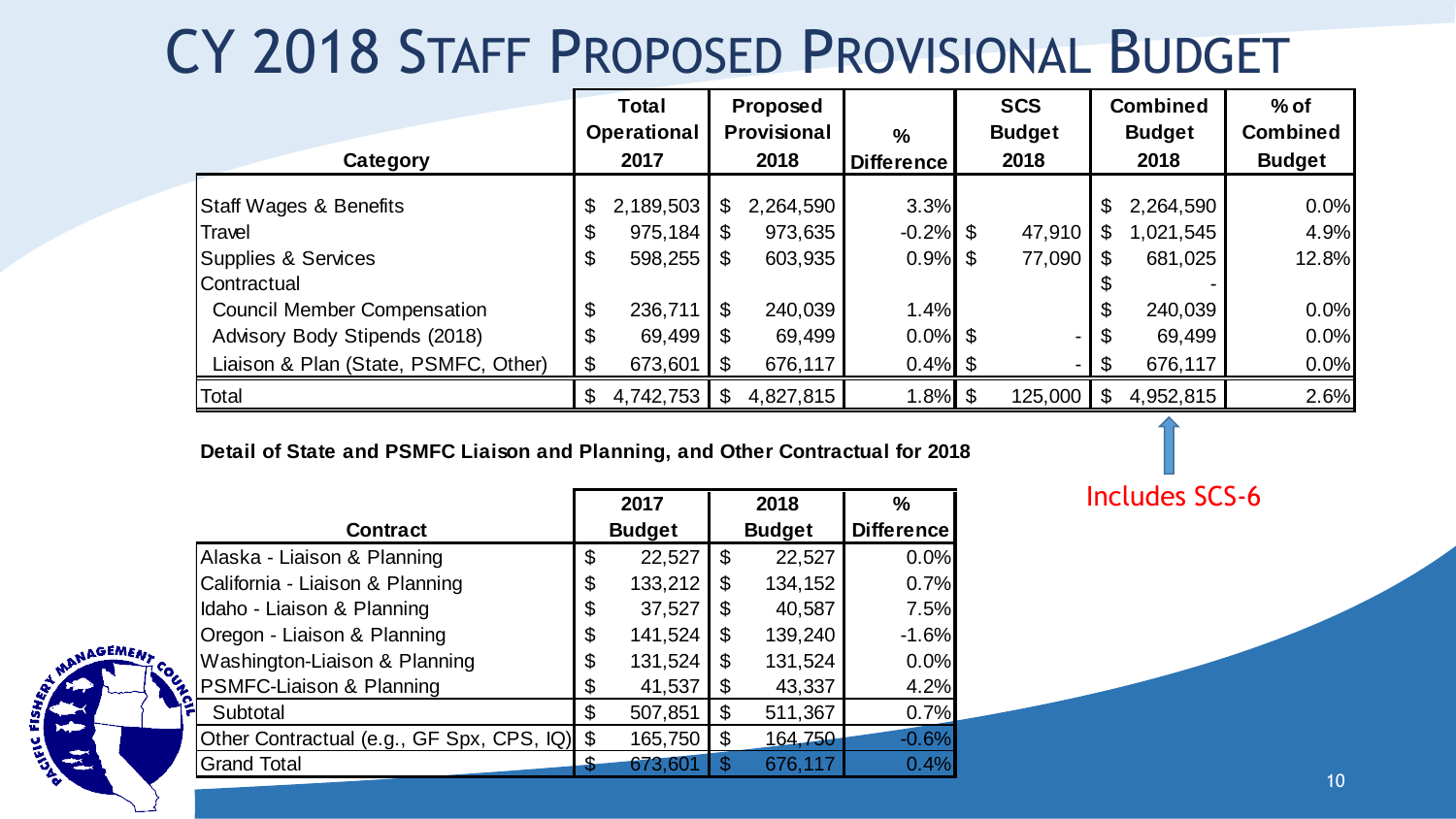#### STATE CONTRACT HISTORY

|      | California  |                          | Oregon    |            |                          |           | Washington   |                          |              | Idaho  |                          |           | <b>PSMFC</b> |                          |           | Alaska |
|------|-------------|--------------------------|-----------|------------|--------------------------|-----------|--------------|--------------------------|--------------|--------|--------------------------|-----------|--------------|--------------------------|-----------|--------|
| Year | <b>Base</b> | Special                  | % Special | Base       | Special                  | % Special | Base         | Special                  | % Special    | Base   | Special                  | % Special | Base         | Special                  | % Special | Base   |
| 2009 | 138,212     | $\overline{\phantom{a}}$ | 0%        | 119,140    | $\overline{\phantom{a}}$ | 0%        | 119,140      | $\overline{\phantom{a}}$ | 0%           | 22,527 | $\overline{\phantom{a}}$ | 0%        | 31,537       | $\overline{\phantom{a}}$ | 0%        | 22,527 |
| 2010 | 138,212     | 123,067                  | 47%       | 119,140    | 123,067                  | 51%       | 119,140      | 123,067                  | 51%          | 22,527 | 45,067                   | 67%       | 31,537       | 23,463                   | 43%       | 22,527 |
| 2011 | 138,212     | 123,067                  | 47%       | 119,140    | 123,067                  | 51%       | 119,140      | 123,067                  | 51%          | 22,527 | 45,067                   | 67%       | 31,537       | 23,463                   | 43%       | 22,527 |
| 2012 | 153,212     | $\sim$                   | 0%        | 134,140    | $\blacksquare$           | 0%        | 134,140      | $\blacksquare$           | 0%           | 37,527 | $\blacksquare$           | 0%        | 41,537       | $\overline{\phantom{0}}$ | 0%        | 22,527 |
| 2013 | 153,212     | $\overline{\phantom{a}}$ | 0%        | 134,140    | $\overline{\phantom{a}}$ | 0%        | 134,140      | $\overline{\phantom{a}}$ | 0%           | 37,527 | $\overline{\phantom{a}}$ | 0%        | 41,537       | $\overline{\phantom{a}}$ | 0%        | 22,527 |
| 2014 | 153,212     | $\overline{\phantom{a}}$ | 0%        | 134,140    | $\overline{\phantom{a}}$ | 0%        | 134,140      | $\overline{\phantom{a}}$ | 0%           | 37,527 | $\overline{\phantom{a}}$ | 0%        | 41,537       | $\overline{\phantom{a}}$ | 0%        | 22,527 |
| 2015 | 153,212     | $\overline{\phantom{a}}$ | 0%        | 134,140    | $\overline{\phantom{a}}$ | 0%        | 134,140      | $\overline{\phantom{a}}$ | 0%           | 37,527 | $\blacksquare$           | 0%        | 41,537       | $\blacksquare$           | 0%        | 22,527 |
| 2016 | 153,212     | 12,479                   | 8%        | 134,140    | 12,479                   | 9%        | 134,140      | 12,479                   | 9%           | 37,527 | 5,287                    | 12%       | 41,537       | $\overline{\phantom{a}}$ | 0%        | 22,527 |
| 2017 | 153,212     | $\overline{\phantom{a}}$ | 0%        | 134,140    | 7,384                    | 5%        | 134,140      | 7,384                    | 5%           | 37,527 | $\overline{\phantom{a}}$ | 0%        | 41,537       | $\overline{\phantom{a}}$ | 0%        | 22,527 |
| 2018 | 153,212     | 5,940                    | 4%        | 134,140    | 5,100                    | 4%        | 134,140      | 5,580                    | 4%           | 37,527 | 3,060                    | 8%        | 41,537       | 1,800                    | 4%        | 22,527 |
|      |             |                          |           | <b>FEP</b> |                          | Carryover | <b>GFIFQ</b> |                          | <b>Total</b> |        |                          |           |              |                          |           |        |

|                          |                      | <b>FEP</b> | Carryover | <b>GFIFQ</b> | <b>Total</b> |
|--------------------------|----------------------|------------|-----------|--------------|--------------|
|                          | <b>CA</b>            | 3,600.00   | 1,260.00  | 1,080.00     | 5,940.00     |
|                          | ID                   | 1,080.00   | 900.00    | 1,080.00     | 3,060.00     |
|                          | <b>OR</b>            | 3,240.00   | 1,260.00  | 600.00       | 5,100.00     |
| MANAGEMENT<br><b>COL</b> | <b>WA</b>            | 3,240.00   | 1,260.00  | 1,080.00     | 5,580.00     |
|                          | $\frac{7}{10}$ PSMFC | 720.00     | 540.00    | 540.00       | 1,800.00     |
| ΥĒ.                      |                      | 11,880.00  | 5,220.00  | 4,380.00     | 21,480.00    |
| v                        |                      |            |           |              |              |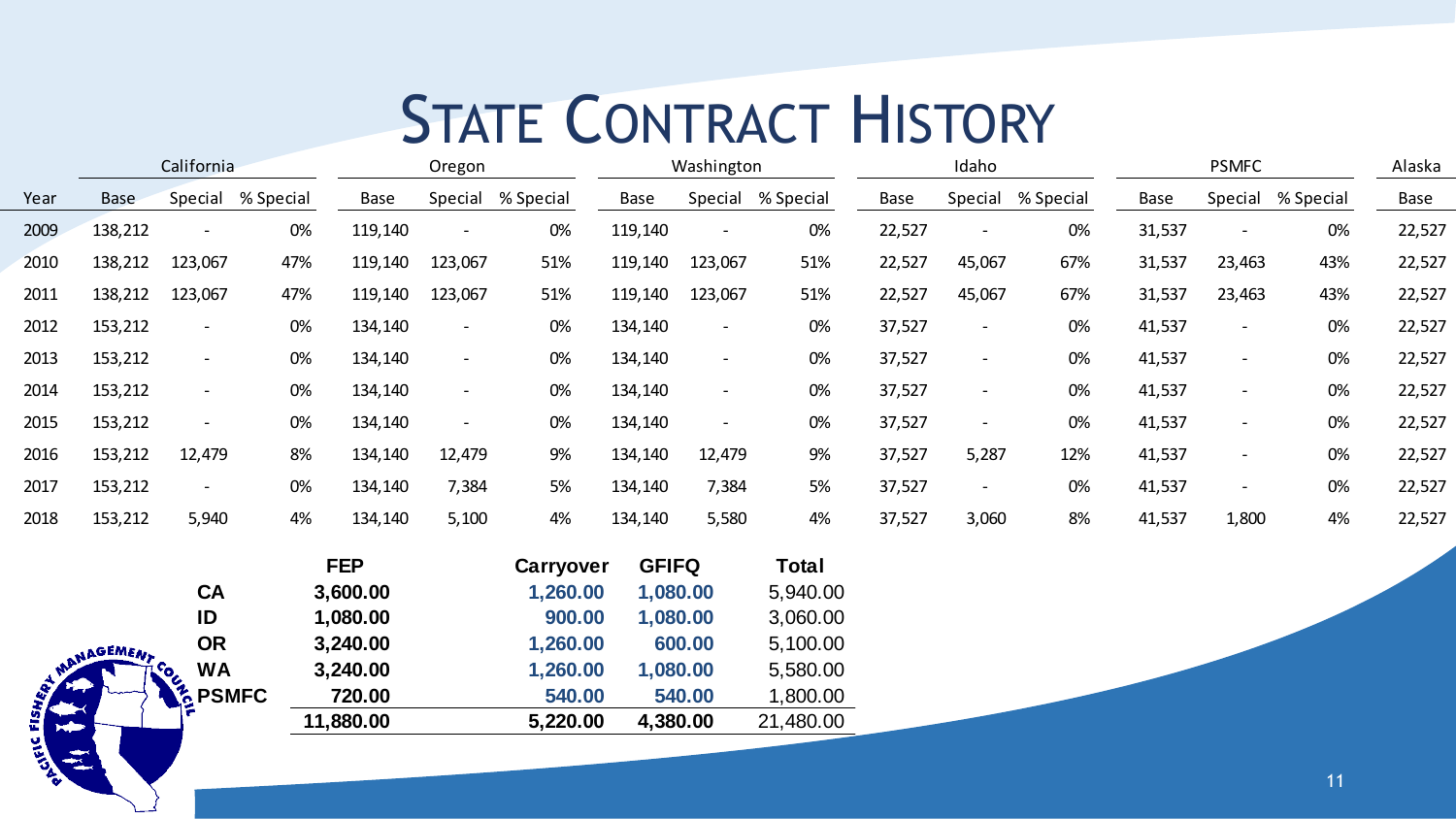### 2018 Budget Planning

- COP 9: November Budget Committee modifies/approves the proposed preliminary budget and forwards recommendations to the Council for approval and provisional use beginning January 1 of the next year.
	- Staff proposed 2018 provisional budget is based on Routine Activities, ongoing priorities, and currently funded Special Projects
	- Assumes current staffing/benefit level, 5<sup>1</sup>/<sub>2</sub> day Council meetings, base level State/PSMFC contracts plus Special Project increases, etc.
- Council should identify priority activities to guide staff in budget modification and implementation.

• Identify FMP level activities balancing costs and available agenda time • Identify additional Special Project funding for staff to pursue **•** Guidance on other funding/spending priorities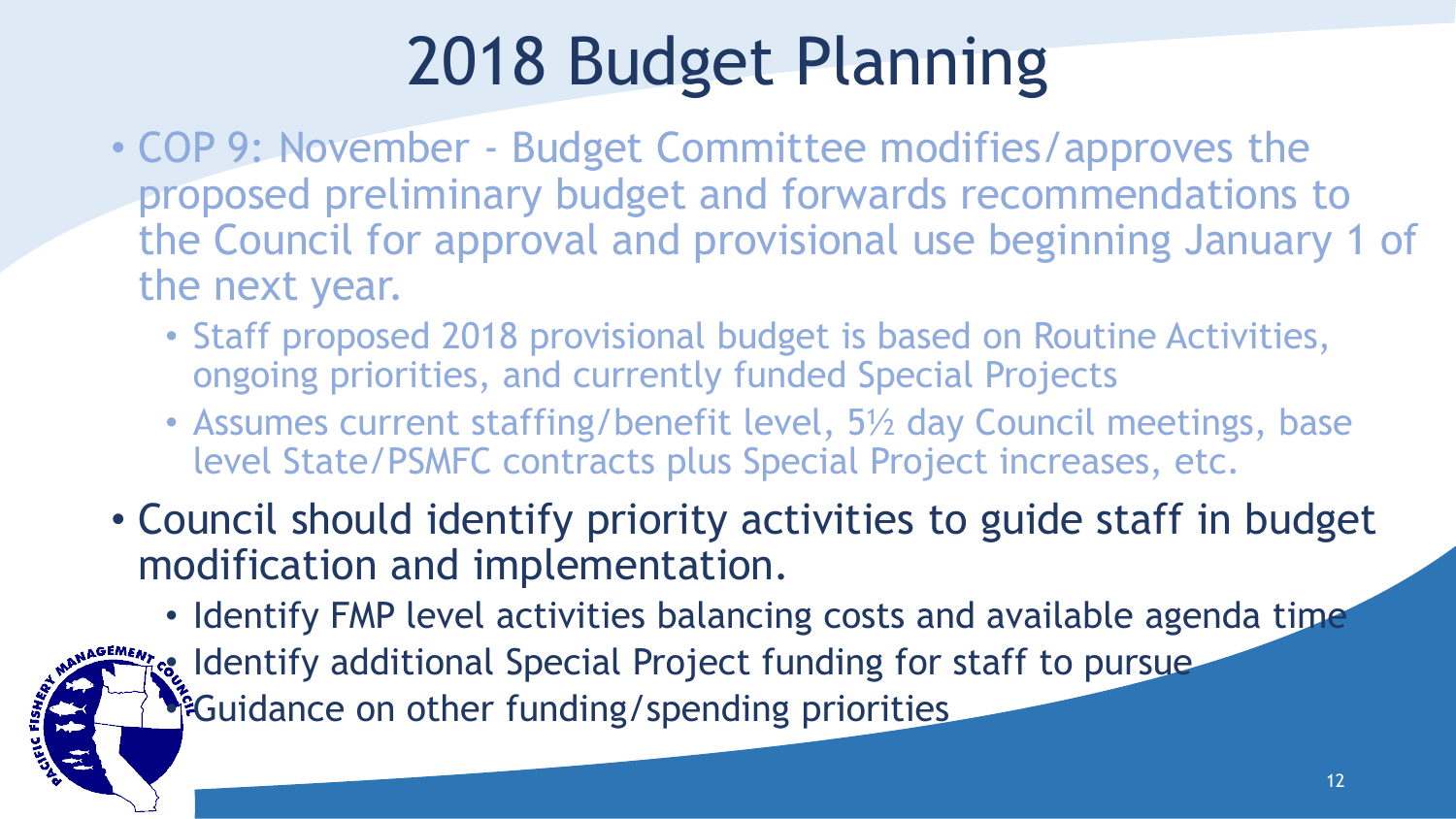#### **Pacific Council Workload Planning: Preliminary Year-at-a-Glance Summary**

|                    | Lightly shaded items are currently funded Special Projects |                                                                                                               |                                                                         |                                          |                                          |
|--------------------|------------------------------------------------------------|---------------------------------------------------------------------------------------------------------------|-------------------------------------------------------------------------|------------------------------------------|------------------------------------------|
|                    |                                                            | Dark shaded items are unfunded Special Projects or Ongoiong Priorities with substantial workload requirements |                                                                         |                                          |                                          |
|                    | March 7-14, 2018                                           | April 5-11, 2018                                                                                              | June 6-14, 2018                                                         | September 5-12, 2018                     | November 1-8, 2018                       |
|                    | (Rohnert Park)                                             | (Portland)                                                                                                    | (Spokane)                                                               | (Seattle)                                | (San Diego)                              |
|                    |                                                            | <b>NMFS Report</b>                                                                                            |                                                                         |                                          | <b>NMFS Rpt</b>                          |
| <b>CPS</b>         | EFP Final Approval for 2018                                | ATS Methodology Rev. Final Approval                                                                           |                                                                         |                                          | EFP Notice of Intent for 2019            |
|                    |                                                            | Sardine Assessment &                                                                                          | Method Rev.- Final Approval                                             |                                          | Method Rev.-- Identify Topics            |
|                    |                                                            | Management Measures Final                                                                                     |                                                                         |                                          |                                          |
|                    |                                                            | Process for Review of Reference<br><b>Points for Monitored Stocks</b>                                         |                                                                         |                                          |                                          |
|                    |                                                            |                                                                                                               |                                                                         |                                          |                                          |
|                    | <b>NMFS Report</b>                                         | <b>NMFS Report</b>                                                                                            | <b>NMFS Report</b>                                                      | <b>NMFS Report</b>                       | <b>NMFS Report</b>                       |
|                    | <b>Inseason Mgmt</b>                                       | <b>Inseason Mgmt</b>                                                                                          | <b>Inseason Mgmt</b>                                                    | Inseason Mgmt                            | <b>Inseason Mgmt</b>                     |
|                    | Initial Stk Assmnt Plan & TORs                             |                                                                                                               | Final Stk Assmnt Plan & TORs                                            | Methodology Rev.Planning (COP25)         | Methodology Rev.Planning (COP25)         |
|                    |                                                            | Cost Recovery Report                                                                                          |                                                                         | <b>Preliminary Topic Selection</b>       | <b>Final Topic Selection</b>             |
|                    | Fisheries in 2019-2020 and                                 | Fisheries in 2019-2020                                                                                        | <b>Fisheries in 2019-2020</b>                                           | Sci Improv & Meth Rev - Report           |                                          |
| <b>Groundfish</b>  | 2018 Gear & MWT EFP(s) Check-In                            | <b>Biennial Spex Adopt FPA</b>                                                                                | Mgmt Measures FPA                                                       |                                          |                                          |
|                    |                                                            | Mgmt Measures PPA                                                                                             | Final EFP Approval                                                      | <b>Omnibus Workload Considerations</b>   |                                          |
|                    | Whiting Treaty Implement. & Set-aside                      | <b>EFH-RCA Amendment FPA</b>                                                                                  |                                                                         |                                          |                                          |
|                    | 5-Yr. Catch Share Follow On Final ROA                      |                                                                                                               |                                                                         | 5-Yr. Catch Share Follow On PPA          | 5-Yr. Catch Share Follow On FPA          |
|                    |                                                            | Flexibility in ACL Management                                                                                 | Flexibility in ACL Management                                           |                                          |                                          |
|                    |                                                            | Response ROA/PPA                                                                                              | Response FPA                                                            |                                          |                                          |
|                    | <b>NMFS Report</b>                                         |                                                                                                               | <b>NMFS Report</b>                                                      | <b>NMFS Report</b>                       | <b>NMFS Report</b>                       |
|                    | International Issues                                       |                                                                                                               | International Issues                                                    | International Issues                     | International Issues                     |
|                    | <b>EFP Initial Review/Final Approval</b>                   |                                                                                                               | <b>EFP Initial Review/Final Approval</b>                                | <b>EFP Initial Review/Final Approval</b> | <b>EFP Initial Review/Final Approval</b> |
| <b>HMS</b>         |                                                            |                                                                                                               | Swordfish Mgmt Proj. Planning                                           | Amendment Authorizing SS-Longline        |                                          |
|                    |                                                            |                                                                                                               | Inc. Observer Coverage                                                  | Fishery: Scoping                         |                                          |
|                    | <b>DSBG Authorization-Revise ROA/PPA</b>                   |                                                                                                               | <b>DSBG Authorization-Permit: FPA</b>                                   | Scope Biennial Mgmt Measure              | <b>Biennial Mgmt Measure Changes</b>     |
|                    |                                                            |                                                                                                               | <b>DGN Performance Metrics</b><br><b>HMS Permit Citizenship Scoping</b> | Changes, SDC, & Ref. Pts.                | SDC, & Ref. Pts. Preliminary Action      |
|                    |                                                            |                                                                                                               |                                                                         |                                          |                                          |
|                    | NMFS Rpt                                                   |                                                                                                               |                                                                         |                                          | <b>NMFS Rpt</b>                          |
|                    | Approve Salmon Review (SAFE),                              | 2018 Method Rev.--Identify Topics                                                                             |                                                                         | Method Rev: Adopt Priorities             | Method Rev: Final Approval               |
| <b>Salmon</b>      | Forecasts, SDC, & ACLs                                     |                                                                                                               |                                                                         |                                          | 2019 Preseason Mgmt Schd                 |
|                    | 2018 Season Setting (5)                                    | 2018 Season Setting (4)                                                                                       |                                                                         |                                          |                                          |
|                    | FEP 5-Year Review Scoping                                  |                                                                                                               |                                                                         |                                          |                                          |
|                    | <b>Ecosystem FEP Climate Shift Initiatives Update</b>      |                                                                                                               |                                                                         | FEP Climate Shift Initiatives Update     |                                          |
|                    | Sablefish Indicators MSE                                   |                                                                                                               |                                                                         |                                          |                                          |
|                    | CA Current Ecosystem Rpt                                   |                                                                                                               | <b>EBFM Implementation Plan Comments</b>                                |                                          |                                          |
|                    | Incl. IEA Rpt                                              |                                                                                                               |                                                                         |                                          |                                          |
|                    | Routine Admin (9)                                          | Routine Admin (9)                                                                                             | Routine Admin (11)                                                      | Routine Admin (11)                       | Routine Admin (11)                       |
|                    | <b>Habitat Issues</b>                                      | Habitat Issues                                                                                                | <b>Habitat Issues</b>                                                   | Habitat Issues                           | Habitat Issues                           |
| <b>Other</b>       | <b>CCC Meeting Update</b>                                  |                                                                                                               | <b>CCC Meeting Update</b>                                               |                                          |                                          |
|                    | <b>NMS Coordination Report</b>                             | Annual USCG Fishery Enf. Rpt                                                                                  |                                                                         |                                          | Tri-State Enforcement Report             |
|                    | MP Update                                                  |                                                                                                               |                                                                         |                                          |                                          |
|                    | P. Halibut: Prelim Incidental Regs                         | P. Halibut: Final Troll Incidental Regs                                                                       | P. Halibut CSP Change Scoping                                           | P. Halibut: CSP Change-Preliminary       | P. Halibut: CSP Change Final             |
|                    | P. Halibut: IPHC Meeting                                   |                                                                                                               | Research and Data Needs. Prelim.                                        | Research and Data Needs. Final.          |                                          |
| <b>Approximate</b> |                                                            |                                                                                                               |                                                                         |                                          |                                          |
| <b>Floor Time</b>  | 5.8 days                                                   | 5.4 days                                                                                                      | 5.7 days                                                                | 4.9 days                                 | $3.5$ davs                               |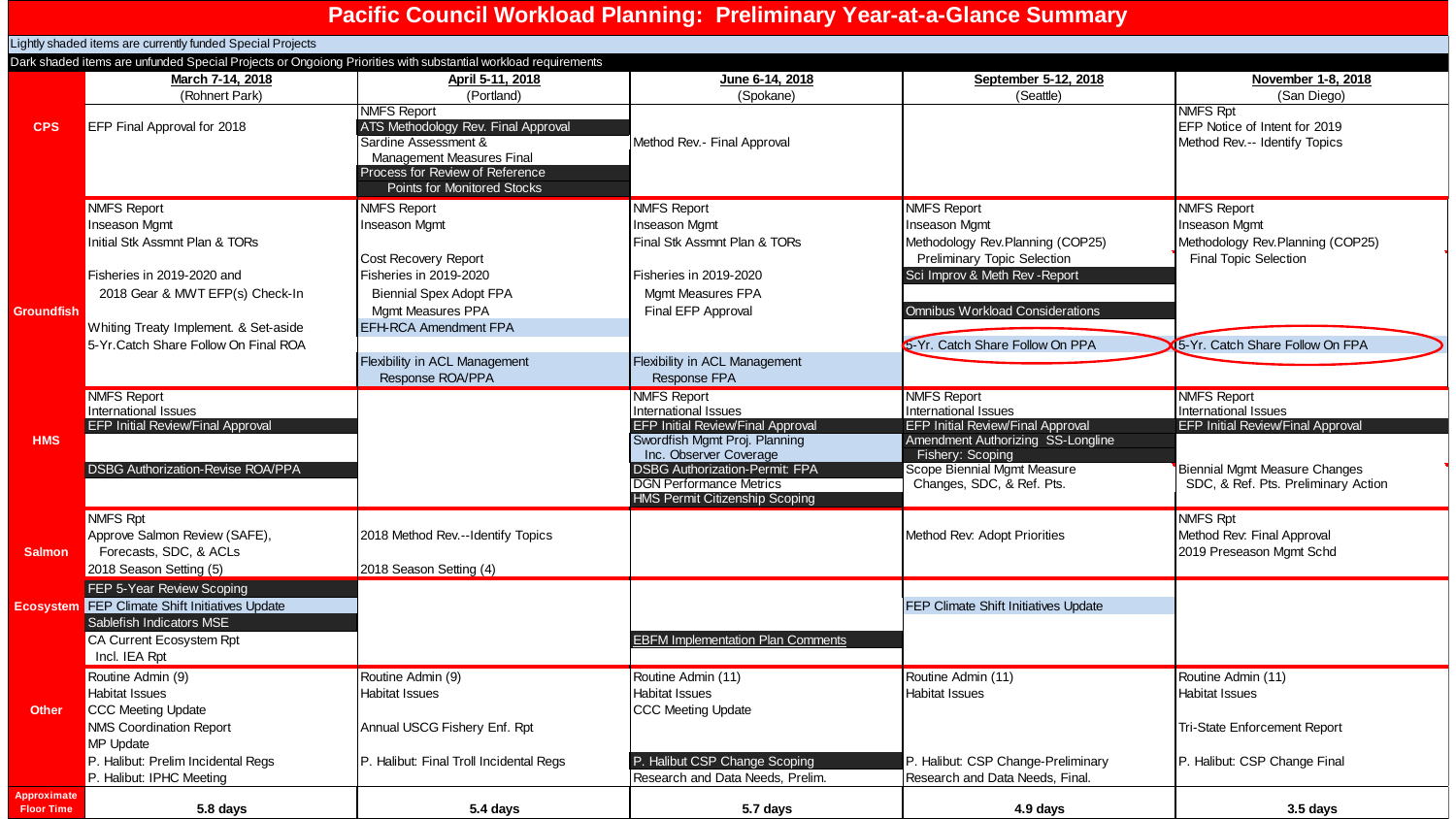#### • Highly Migratory Species

- $\circ$  Long Line Authorization EFP submitted, FMP amendment to implement o Special project request of \$231,000 for '17-'19 not approved
- o DSBG Ongoing Council priority, scheduled for completion in June 2018
- o LE permitting issues Federalization in progress, additional workload to further limit entry
- o Strategic Planning \$59,000 received in 2017, first meeting was Sept '17, direction needed for further use of funds
- o Electronic Monitoring possible outcome of strategic planning
	- o Special project request of \$140,000 for '17-'19 not approved
- o Citizenship issues Scoping scheduled for June 2018
- o Albacore MSE Travel Depending on location, up to \$2,000 per participant; Sent 1 in '16 (2 approved), sent 2 in '17 (3 approved)

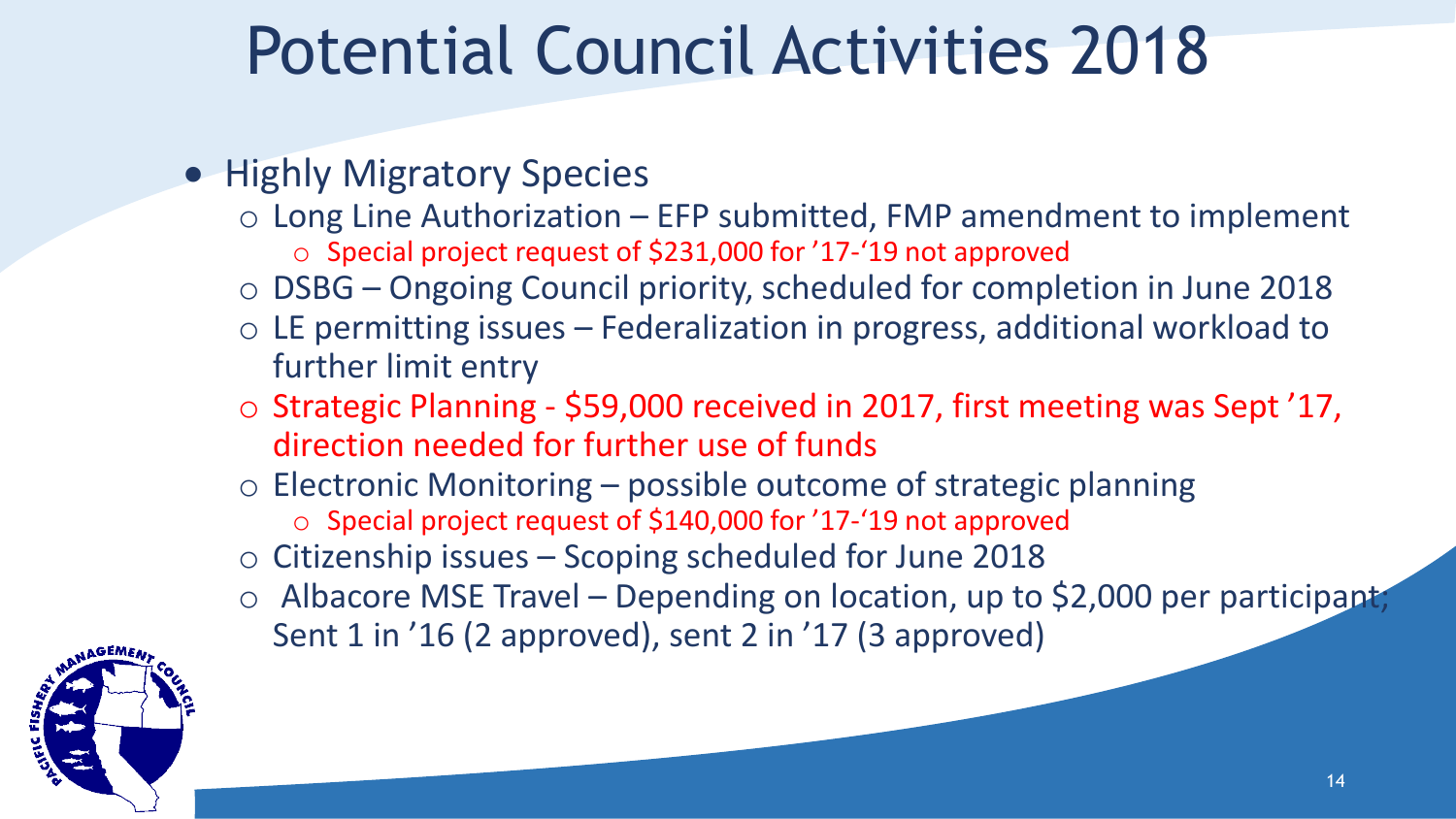- Coastal Pelagic Species
	- o Monitored stocks (i.e., anchovy) assessment and management category pending outcome of ATS review in January '18. Active management would require periodic assessment and regulatory process
	- o Crabbe requested attendance at ATS meeting in January ~ \$4,200 (Travel, per diem, comp.)
- **Fishery Ecosystem Plan** 
	- o EBFM Implementation Plan HQ priority request, no additional resources expected
	- $\circ$  5-year review Called for in FEP
	- o Sablefish MSE coastwide assessment Ongoing from 2015
	- o Climate Initiative Anticipating additional \$186,000 in TEMP funding
		- Nature conservancy workshop ~ \$23,000 for all EAS, EWG, and SSC-SC to attend.

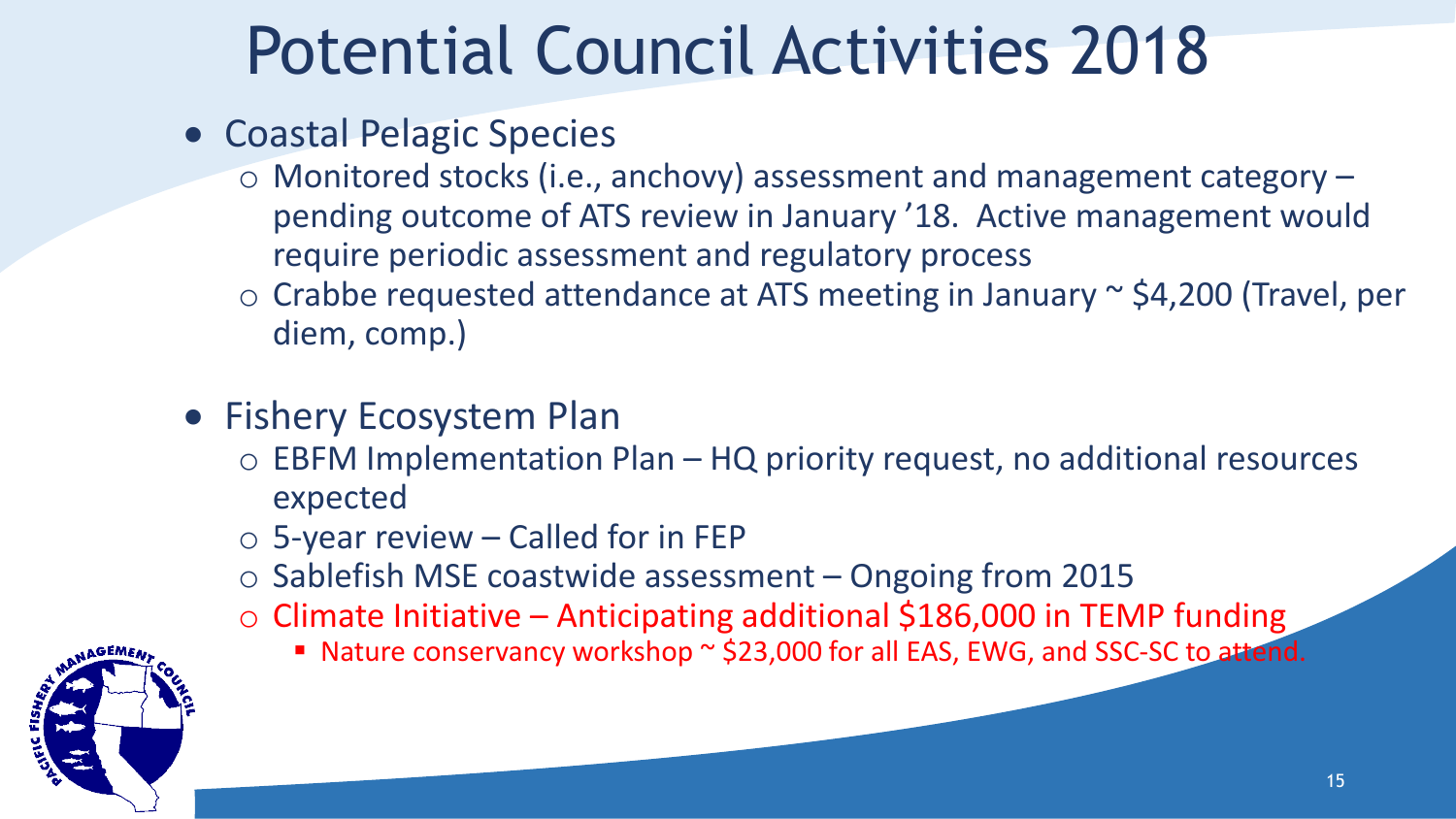#### **•** Groundfish

- o Catch Share Review Follow-on Actions ~ \$15,000 per CAB meeting
- o Omnibus Projects
- o Intersector QP Trading \$125,000 received for '17-'18
	- o Flexibility to use funds for higher priority items?
- o ACL Flexibility Carry over and/or Multi-year ACL \$149,000 received for '17- '18
- o EFH Amendment \$150,000 received for completion in '17-18
- o Tribal EFH Would have to be separate process, either next 5-year review or trailing action
- o Science Workshops and Methodology Reviews Two workshops in '16, one review in '17;
	- o Science Center may sponsor some, or be a source of funds for Council to sponsor?

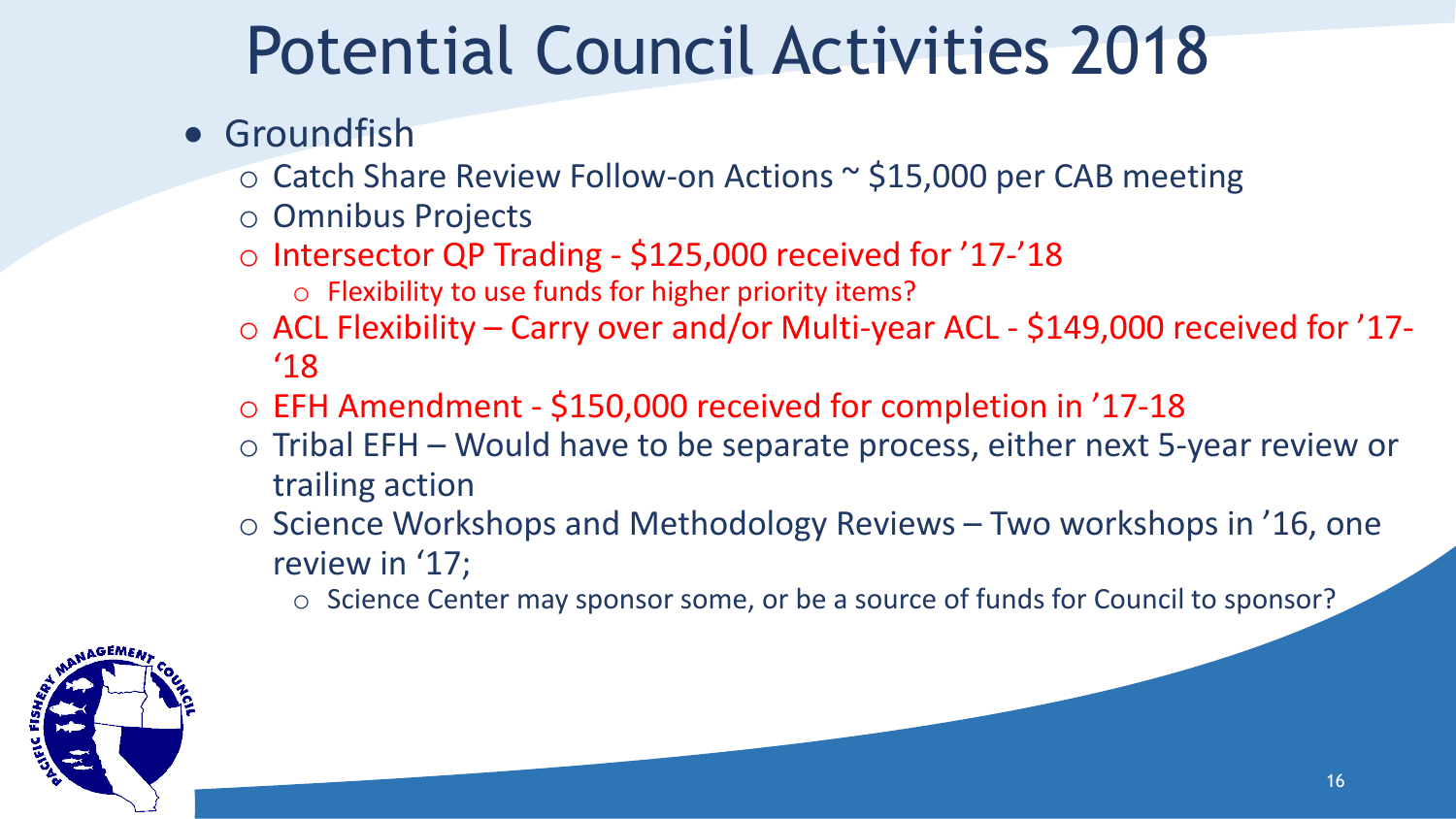#### Pacific Halibut

- o Directed Fishery changes, Level 2 or 3 Considered at Nov '17 Council meeting, would require minimum of 3-meeting process starting in June'18
- $\circ$  California allocation Would require 3-meeting process starting in '18

#### • Salmon

- o Klamath River Fall Chinook Overfished/Rebuilding Report
- o Southern Resident Killer Whale Consultation

#### • Other

- o 5-year Research and Data Needs document update MSA requirement, SSC and staff, at Council meetings primarily.
- o Regulatory Reform process
- o CCC habitat working group participation
	- o Special project request of \$45,000 for '17-'19 not approved



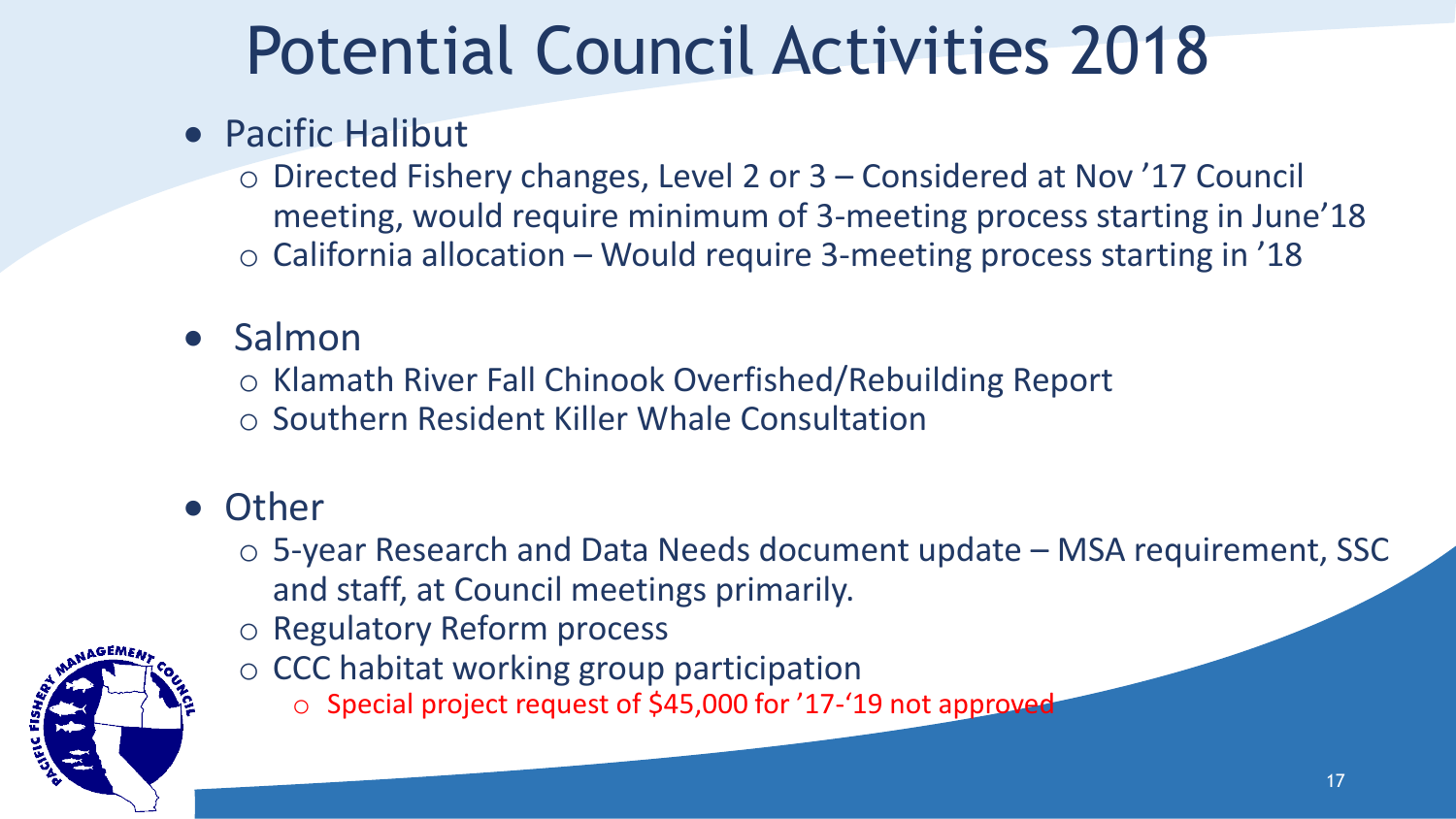### Council Staff Recommendations

- Recommend Adoption of a 2018 Provisional Budget of \$4,952,814
	- Including \$125,000 for SCS-6 Meeting
- Provide Guidance on Priorities for '18 Budget Implementation
	- How to use \$59,000 for Swordfish Management
	- DSBG EFPs at every Council meeting
	- HMS Longline Authorization
	- HMS Permit Citizenship Issue
	- How to use \$125,000 for Quota Pound Trading if not a catch share review followon action priority
	- Omnibus projects
	- GF Science Workshops and Methodology Reviews
	- CPS monitored stocks
	- FEP 5-Year Review
	- Sablefish assessment indicators MSE
	- Pacific halibut directed fishery, allocation
	- **Regulatory Reform Review**
	- Klamath River fall Chinook rebuilding plan
	- Additional 2018-2019 special project priorities